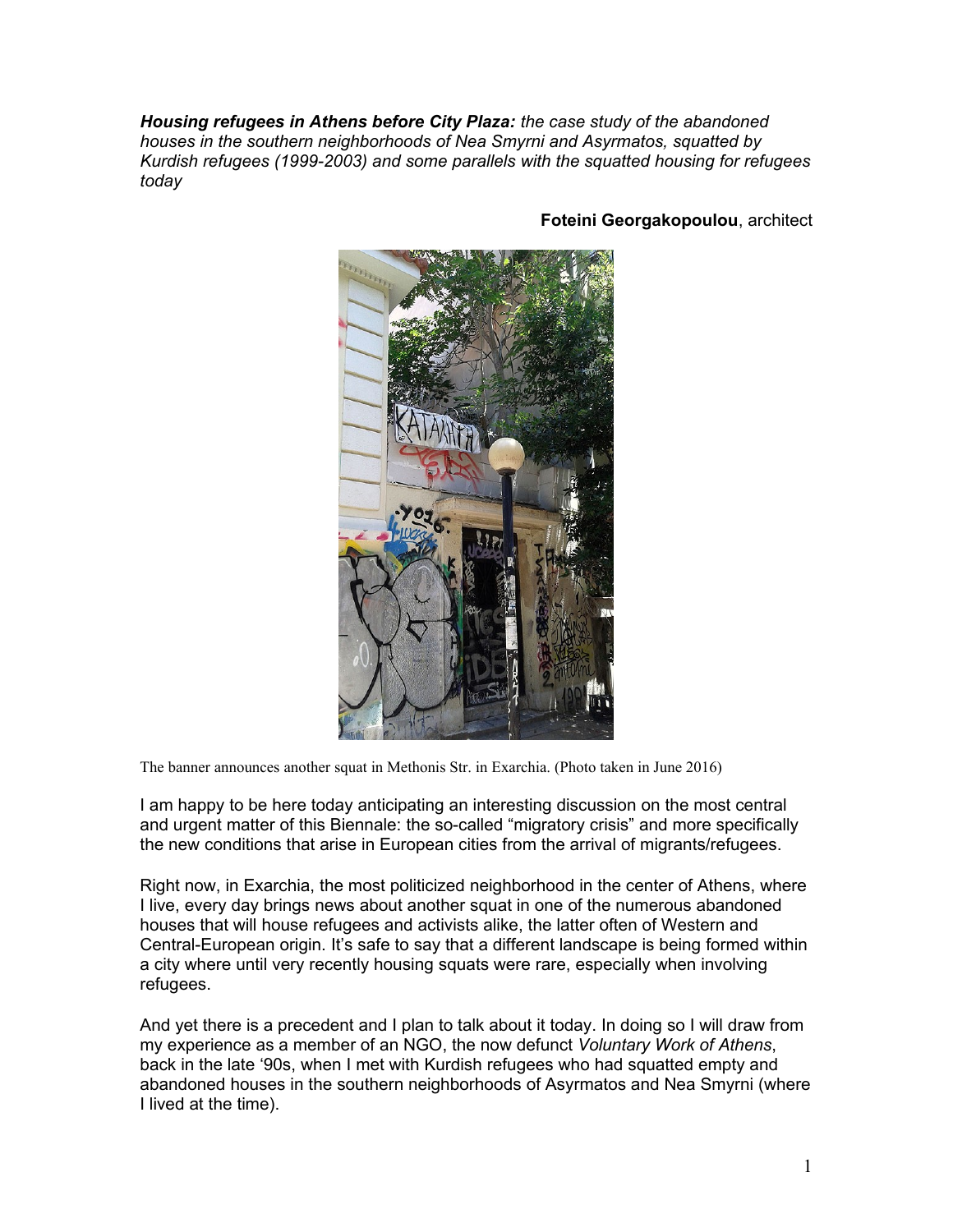In the beginning of the '90s Greece had already met with the massive influx of Albanian "economy refugees" who dispersed all over the country taking every unclaimed hard job in agriculture and construction business. The Albanians, predominantly young males, didn't squat but managed to assimilate and towards the end of the decade to bring their families and benefit from the new legislation procedure.

Tracing the route the Kurdish refugees followed at the time in order to settle in the lowincome area of Asyrmatos and its affluent neighbor of Nea Smyrni (1), is revealing.

But, where did this route begin and in which political context?

Since the mid '90s there have been Kurdish refugees, mostly from Iraq, predominantly young men, at the camps of Ayios Andreas and Palaia Penteli, 35 km and 20 km respectively north of Athens, living in bad conditions, invisible to the city except for the comparatively few immediate neighbors who protested sporadically against their presence but also helped materially somehow.

As you may not know Greece maintained for many years an ambiguous, to say the least, policy towards migrants and refugees. So as a result, with the exception of one formal reception center in Lavrio, some 60 km south from Athens, the aforementioned camps were tolerated but not acknowledged. Even to PASOK, the social democratic ruling party, that had expressed solidarity with the Kurdish struggle for freedom, the camps were eventually an embarrassment and were closed or under-operating starting from 1998. A growing number of these now homeless refugees came to the center of Athens and squatted Koumoundourou Sq. near the City Hall where a municipal soup-kitchen was operating.

All of a sudden the refugees became visible and their camp a must-visit attraction for the locals before heading to Psyrri, a nearby old neighborhood under gentrification, and center of the booming "leisure industry" at the time of the pre-Olympic euphoria. Surely there were many organizations and volunteers who helped in many ways but as the Christmas season of 1998 was approaching it became obvious that a police sweeping operation was to be expected.

At this point I can't help but recall the Syrian families who squatted Syntagma Sq. on Nov. 2014, highlighted the Syrian drama and were removed by mid December just in time for the festive season to kick off.

So in the beginning of 1999 the Kurds moved from the center of the city to somehow less conspicuous areas. Asyrmatos is near Dafni, also a low-income neighborhood where since the '70s Asian migrants have found affordable housing. Both areas, as well as the upper part of Nea Smyrni that adjoins them, were at the time characterized by small, therefore not-worthy-to-develop plots, with architecturally insignificant houses up to two floors, most of them quite old and neglected – and often empty.

In the beginning some twenty Kurds squatted the abandoned containers that were in the empty building plot adjacent to a school complex in Asyrmatos. The plot was owned by the state-owned OSK (School Buildings Organization) and despite the constant demands of the residents, instead of hosting a much needed new school, had become a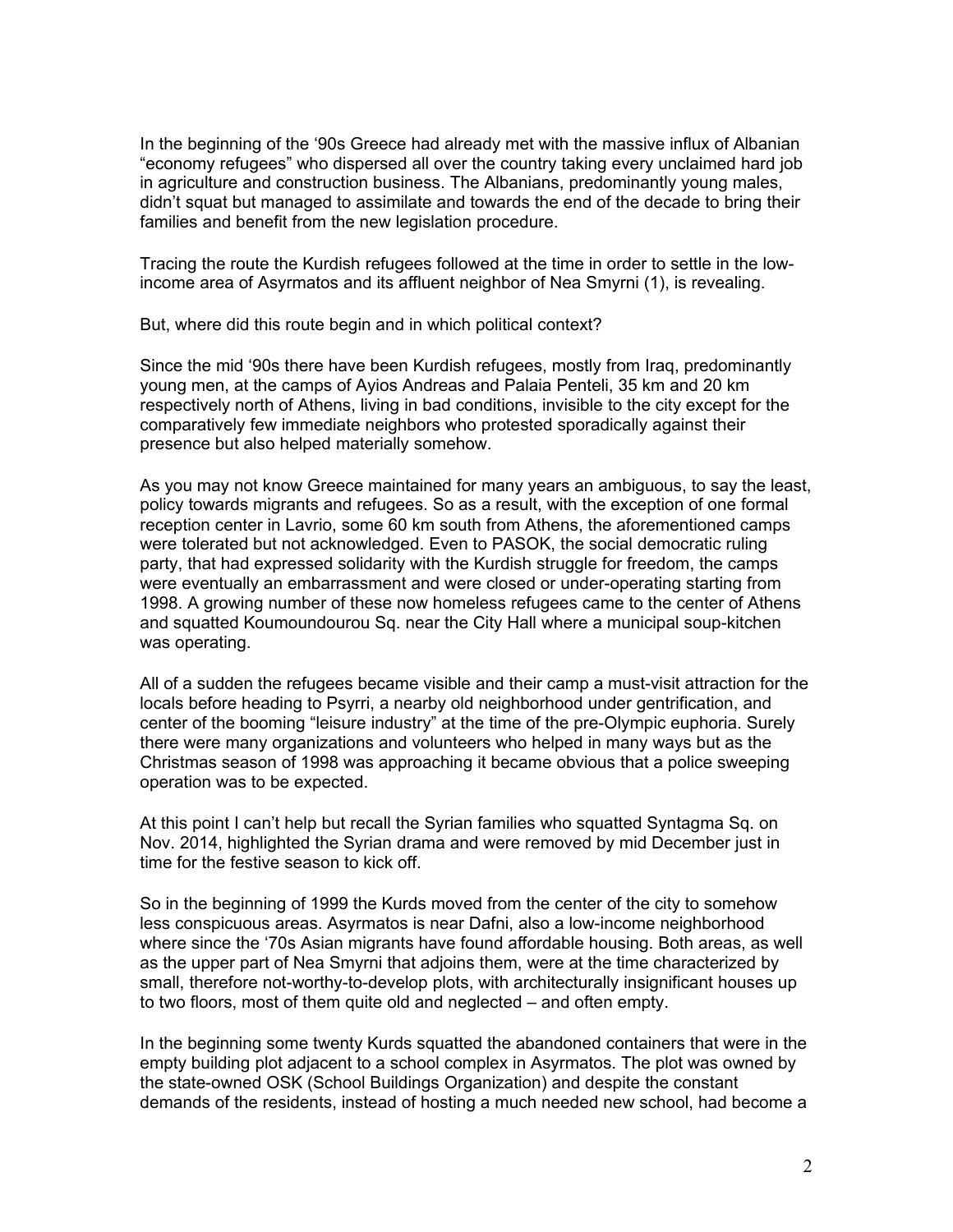construction debris and garbage site. Soon the number of the refugees was approaching two hundred and the local papers were on fire reporting complains: the refugees allegedly spread disease, scared school children and harassed young girls.

When the residents started blocking the street in front of the makeshift camp it was time for the 3 involved mayors (of Dafni, Nea Smyrni and Ayios Dimitrios where Asyrmatos belonged to) to cooperate with the Deputy Minister of Public Order.

Miraculously at the same time OSK announced the construction of the school complex that had been claimed for twenty years. In the beginning of 2000 the excavations for the new buildings began while the refugees were still on the premises. In the end the camp was dismantled when the riot police was called and the refugees left without protest to disperse over the wider area.

Since 1999 the Social Services of the Municipality of Nea Smyrni were trying to locate the owners of the abandoned houses that the refugees had already started to squat, in order to rent them. The VWA worked with the only social worker of the local KAPE (Open Centers for the Protection of Senior Citizens) in order to compile a catalogue of the abandoned houses and organized weekly visits. Usually the visiting team consisted of a social worker, a health worker (both employed by the VWA), one or two volunteer members and an immigrant translator (also a volunteer). The idea was to meet with the refugees, write down their problems and facilitate their interaction with the neighborhood. Generally neighbors were tolerant with some of them even volunteering to share electricity, bring clothes or food. There have been a few violent incidents mostly with Albanians who were by then the established majority among the immigrants.

The refugees were usually open and eager to make contact with our teams although they lived in very bad conditions, crammed up from 8 to 22 people in 3 rooms and with very little money since only 4 or 5, who could find heavy and unskilled work, supported the rest. The most common problem was sanitation because the houses were used as collective dumpsters particularly for bulky items, before the refugees came. Social Services reconnected the water, provided the houses with cleaning supplies and removed the garbage, something critical, mostly during the hot summer months. Almost everybody was suffering from skin diseases while those with chronic health problems were referred to the Doctors of the World, usually accompanied by a volunteer or translator.

In reality though the biggest frustration among refugees was being stuck in Greece and not being able to continue their travel to Western Europe. As long as they couldn't obtain residence permits they would remain marginalized and at the mercy of police in the event of identification, also at the hands of their employers.

Our teams were trying to assist in many practical ways but after all there were few things we could do and often the feeling of inability to help was overwhelming. Furthermore the mobility of refugees made the maintenance of contact almost impossible and this had a serious impact to any lasting improvement of their living arrangements.

Not all squatted houses were open to our teams' visits. A few had a reputation of being under the control of traffickers and for reasons of safety were "off-limits". Possibly the same people controlled the access of refugees to work by establishing an informal job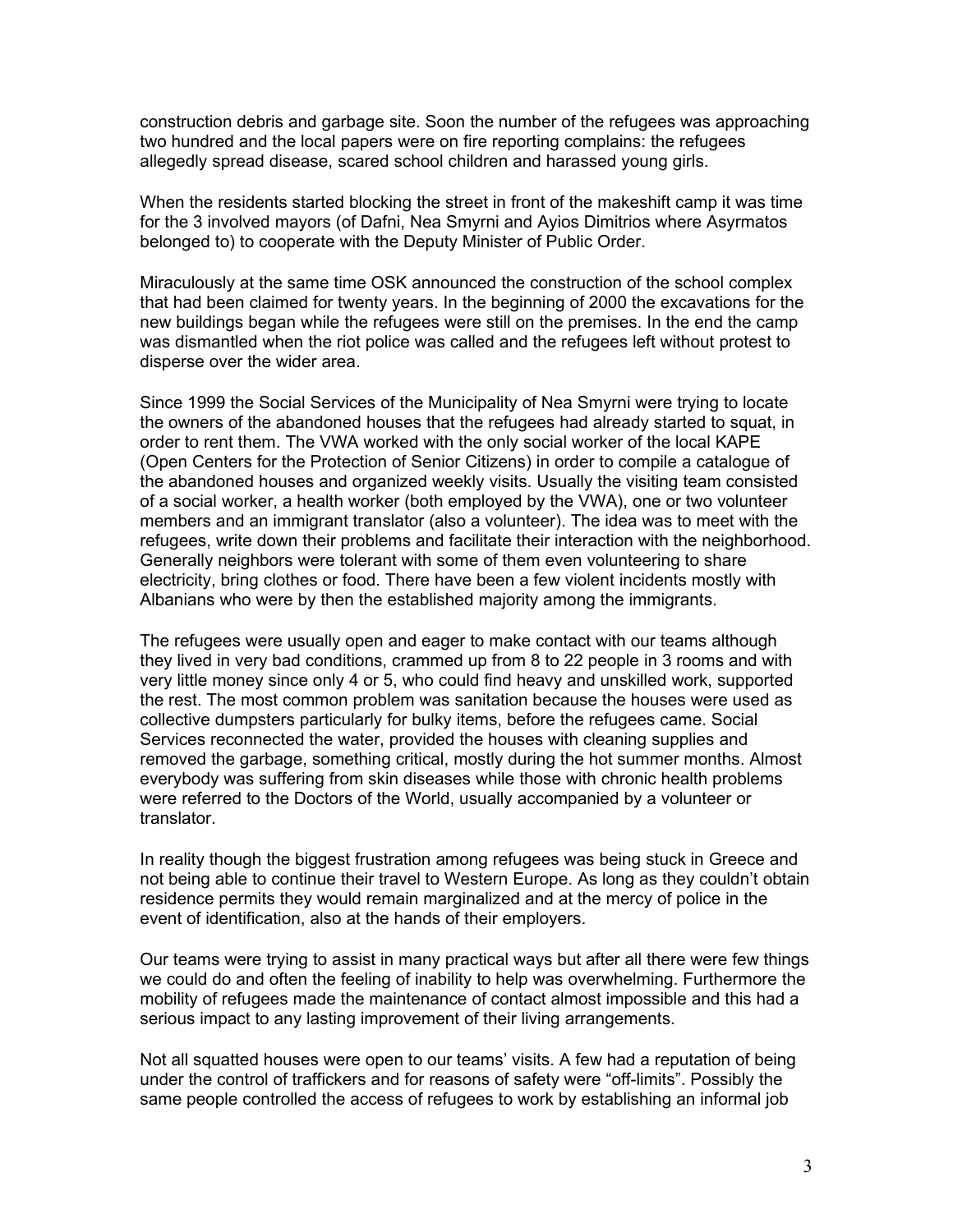market along a specific street where employers would pick up workers among the refugees who waited in line.

All in all the limited efforts of the "center-left" Municipality of Nea Smirni, although strictly within the humanitarian scope, provoked the ultra conservative local papers just before local elections.

In the end the Kurdish "problem" got "solved" almost by accident. As the mayor of Nea Smyrni proposed restrictive measures regarding new building licences, his effort to curb the appetite for residential hi-rises up to 12 floors, backfired. Even landlords who until then were indifferent or unwilling to "develop", rushed to build and soon almost all the abandoned houses were demolished while apartment buildings sprouted in their place.

At this point I'll try to focus on certain aspects outlining the few similarities as well as the many more differences between the squats of Kurdish refugees and the squats now.

Recently the demand for refugee housing within the urban fabric found its place on posters propagating demonstration marches, actions and events for refugees, next to other mainstay demands. This is crucial indeed. In both cases the location of the squatted houses was proved and is essential in order to include refugees in the daily routine of the city and thus achieve a minimum of normalcy. In order to do so the positive interaction with the immediate environment is very important otherwise the squatted houses will end segregated from, or even worse, targeted by their neighborhoods.

This takes time though and that's what the young and easy to move Kurds couldn't or wouldn't afford on their way to their countries of destination. On the other hand extended refugee families today find it increasingly difficult and expensive to travel. They have risked everything so far and now they may be forced to stay in Greece indefinitely. This restriction of movement though, abhorrent as it is, it may allow for a prolonged period of adjustment for both sides.

Attitudes towards both groups also differ significantly: the group of young Kurds was perceived as "tough" to deal with, while the refugee families are more easily accepted mainly because of the children. One can never stress enough how crucial it is to provide a safe environment, health care and education for children refugees. The City Plaza Hotel squat for example hosts approximately four hundred people and almost half of them are children. A couple of weeks ago it was announced that forty children were enrolled to elementary schools in the vicinity of the hotel, a first step in the right direction (2). Still, until recently the deprived area was regarded as a hotbed for racism and the neo-Nazis of the Golden Dawn party.

The defining difference lies in my opinion in the political approach: while the Kurdish refugees were addressed institutionally (through the Social Services of the Municipality) or from a humanitarian point of view (the VWA), today's activism, often radical, has risen to the challenge, tackling the emergencies and at the same time offering an operative model which is clearly anti-hierarchical and mutually emancipatory, in principle at least (3).

As I mentioned in the beginning more and more squats for housing refugees in Athens accept gracefully the physical presence and especially the material support of the so-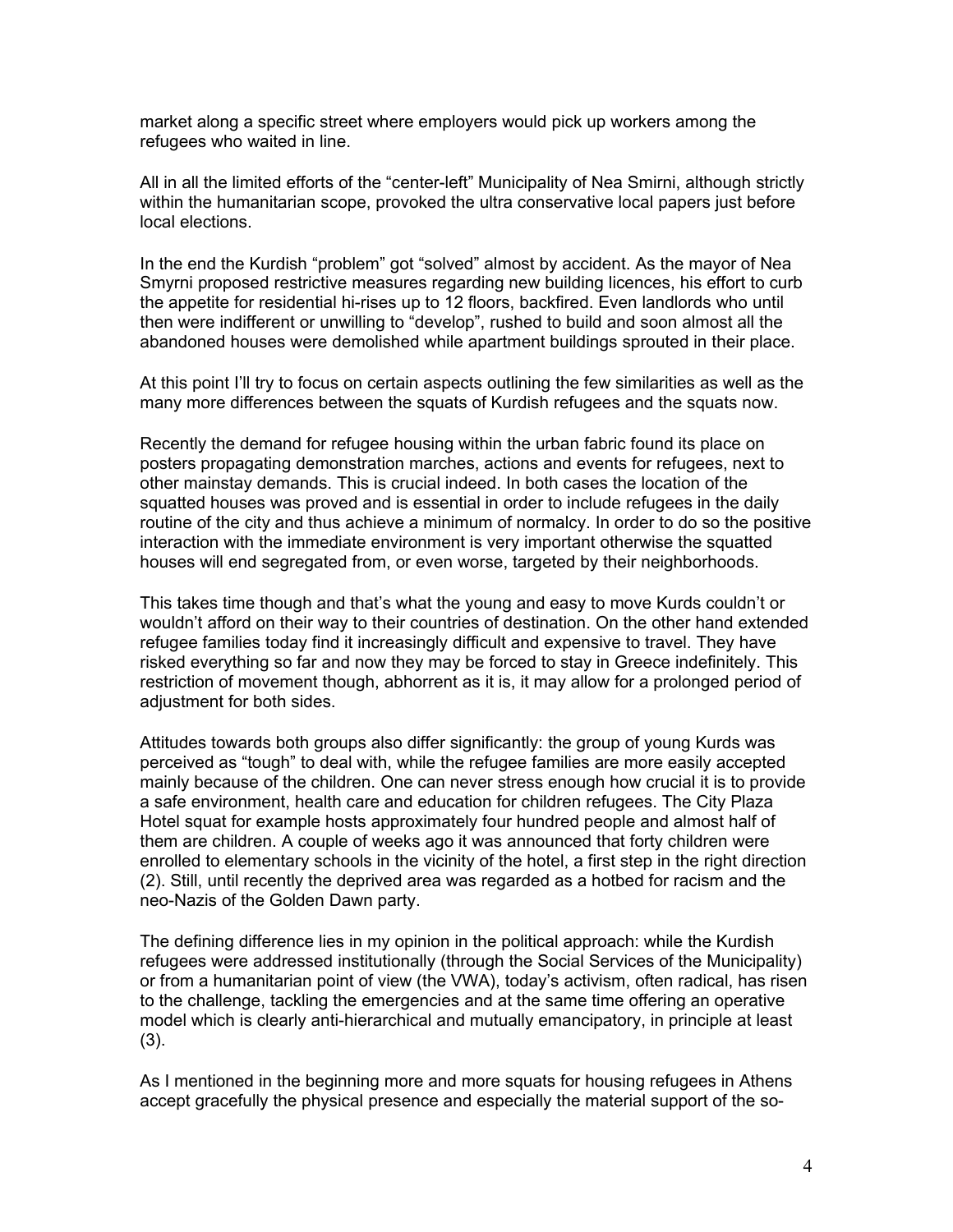called "voluntourists" and/or "holidarians" (4). These activist tourists arriving from their Western and Central European countries mean well and provide short-term relief for the stressed solidarity structures they came to help, even when occasionally overzealous: there have been at least two squats initiated by foreign activists in Exarchia, in old houses deemed possibly unsafe for both activists and refugees. On top of that, one of them attracted the riot police's attention.

On another level the "revolutionary" buzz that is generated in the city brings more conventional tourists who want to experience the excitement from a safety distance, benefits the economy/state, and paves the way for more gentrification.

Among all squats City Plaza -by no means the first; it started on the 22/4, that is less than three months ago- got so much publicity worldwide that while this may shield it from attacks, one wonders how all people involved can handle the pressure. There is no way to compare the lucky guests of City Plaza to the Kurdish and Syrian refugees at their makeshift camps, and yet there is a degree of exposure as so much is at stake.

Although it may seem risky I reckon that in the current state of "Fortress Europe" these efforts of the solidarity movement could serve as a new paradigm. It may look fragile, teetering on the verge of collapse, but every day that it holds on, makes its cohesive action stronger, its immediate and greater influence more prevalent.

I guess we could consider this paradigm the glue that holds together the shredded fabric of a society in a state of ongoing crisis, sealing the cracks where racism and fascism could spring from anytime.

That said I'll try now to sum up my talk going back to those thirteen-year conclusions and expand on them. I must confess that it's somehow unsettling to revisit one's proposals, and realize that they seem more than ever up-to-date, which of course means that they remained a wish-list whereas the political landscape got much bleaker.

The introduction of a self-organized Housing Network of reclaimed abandoned houses for homeless and refugees owes its inception to the VWA and personally to Spyros Psychas.

Since the '80s the center of Athens had been quietly emptying from the inside only to gain momentum after the Olympics. When the crisis hit the country, a whole trove of deserted state buildings, closed stores and business spaces was added to those empty residences. The fading to black was counterbalanced only by the spreading of selforganized open spaces, rented or squatted, downtown as well as in the neighborhoods. After the Squares' movement retreated it was the collectives behind such initiatives who defended the public character of the city against degradation and "development".

Among the abandoned houses in the center of Athens, often of considerable architectural merit, a special reference needs to be made regarding the impressive residential complex of Alexandras Av., built in 1936 in order to house in eight units and two hundred and twenty eight apartments, refugees of that lost Greek war of 1922. Although it is a mature work of Modern Movement and witness of the city's historic memory, lack of maintenance and neglect made of it a perfect candidate for demolition. Specifically six out of eight units would have been flattened long ago to make way for